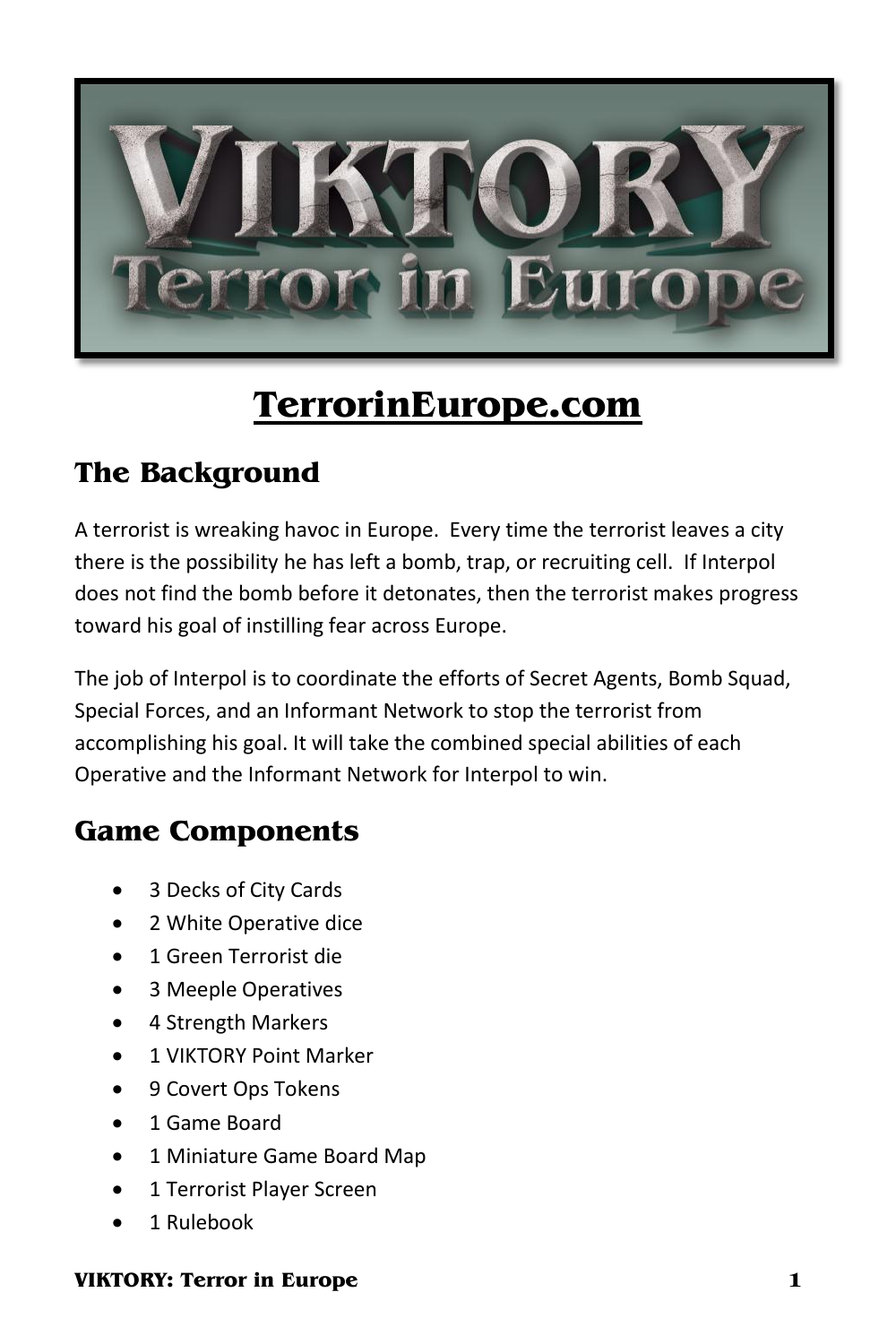# **Game Board Components**

- The game board has four Strength Bars along its perimeter (one for each Operative + the Terrorist).
- The VIKTORY Points bar shows how many points the Terrorist has been awarded during the game.
- The Terrorist Trail is the three card-sized rectangles where a City Card is played each turn by the Terrorist.
- Cities that are indicated by a circle are considered Small Cities.
- Cities that are indicated by a square are considered Large Cities.
- Cities that have a plane symbol inside them are considered to be Capital Cities or Airports.
- Cities that have an anchor symbol inside or adjacent to them are considered to be Port Cities.
- Regions are indicated by different colored areas on the map.
- Roads are indicated by dark lines on the map.
- Railroads are indicated by the railroad lines.
- Sea zones are indicated on the map by having dark blue lines at their borders. Cities that straddle the blue line are considered to be a part of both sea zones.

# **Player Assignments**

One player always plays as the Terrorist. After that, if there are:

- Two players: one player plays as the Operatives & the Informant Network.
- Three players: one player plays as Secret Agents & Special Forces, and one player plays as Bomb Squad & the Informant Network.
- Four players: one player plays as Secret Agents, one player plays as Bomb Squad, and one player plays as Special Forces & the Informant Network.
- Five players: one player plays as Secret Agents, one player plays as Bomb Squad, one player plays as Special Forces, and one player plays as the Informant Network.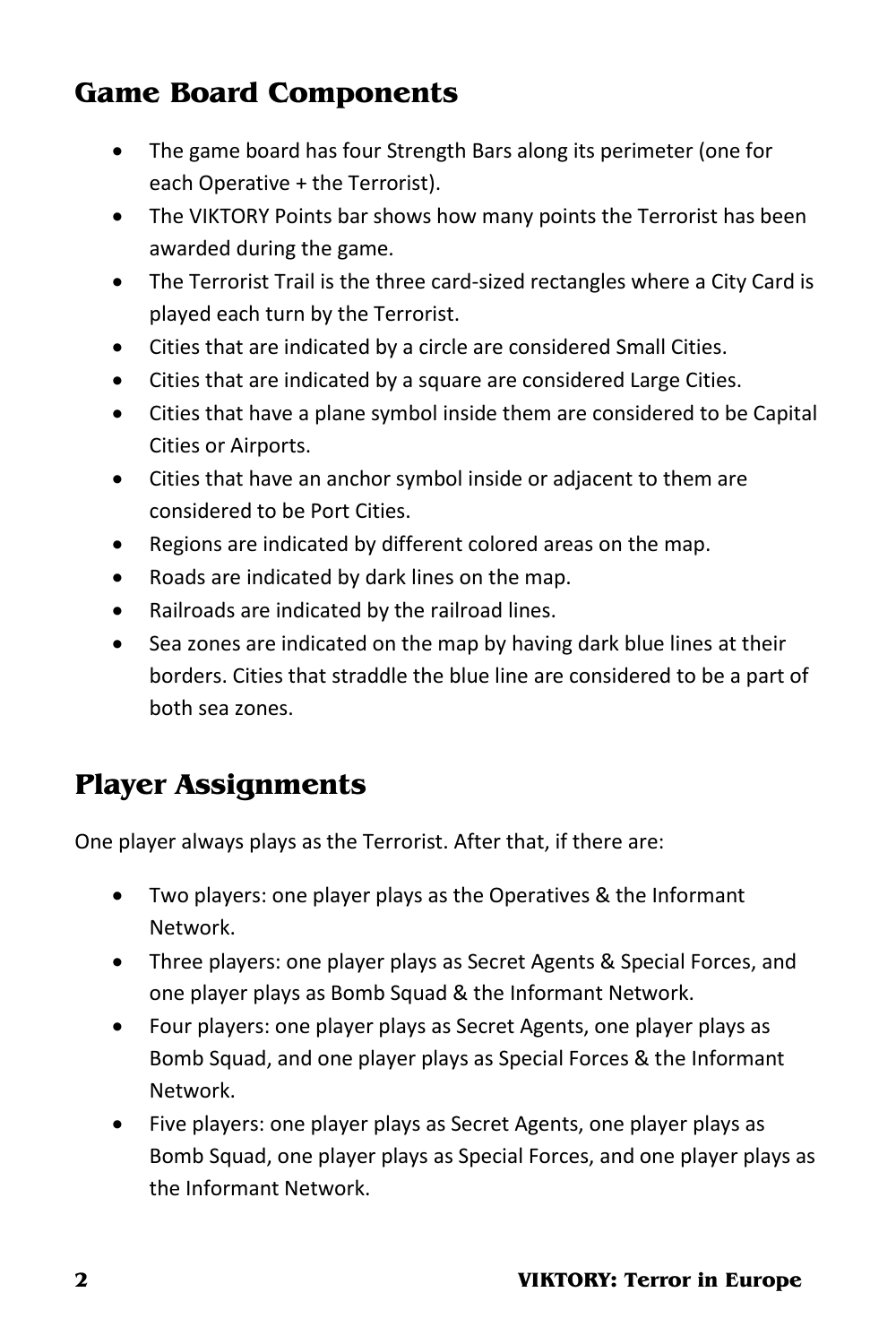# **Starting the Game**

The four strength markers (one for each Operative + the Terrorist) should be placed at the highest number on their corresponding strength bars on the game board. Operatives have a starting strength of six; the Terrorist has a starting strength of twelve.

The VIKTORY Point marker should be placed where it says "VIKTORY Points" on the game board, effectively at zero.

The person playing as the Terrorist should have the deck of City Cards, plus the nine Covert Ops Tokens (three Bombs, three Recruiting Cells, and three Traps), and should sit where he can make his selections of City Cards and Covert Ops Tokens in secret behind the Terrorist player screen.

At the beginning of the game, each Operative chooses a starting City location and places his corresponding Meeple in that City. Then the Terrorist chooses his starting City location by secretly selecting the appropriate City Card and playing it face-down on the game board on the Terrorist Trail in the Current Location space. The Terrorist also secretly selects a Covert Ops Token and plays it facedown on the City Card that he just placed. After this starting round, the normal game turns will begin. The Terrorist may choose a location containing an Operative (see "Terrorist vs. Operative Combat").

### **Turn Sequence**

Each turn every player will go in sequence:



**Secret Agents moves or rests.** 



Bomb Squad moves or rests.



- 3. Special Forces moves or rests.
- 4. Informant Network calls a search in a city, a region, or all the regions containing live Operatives.
- 5. Terrorist moves.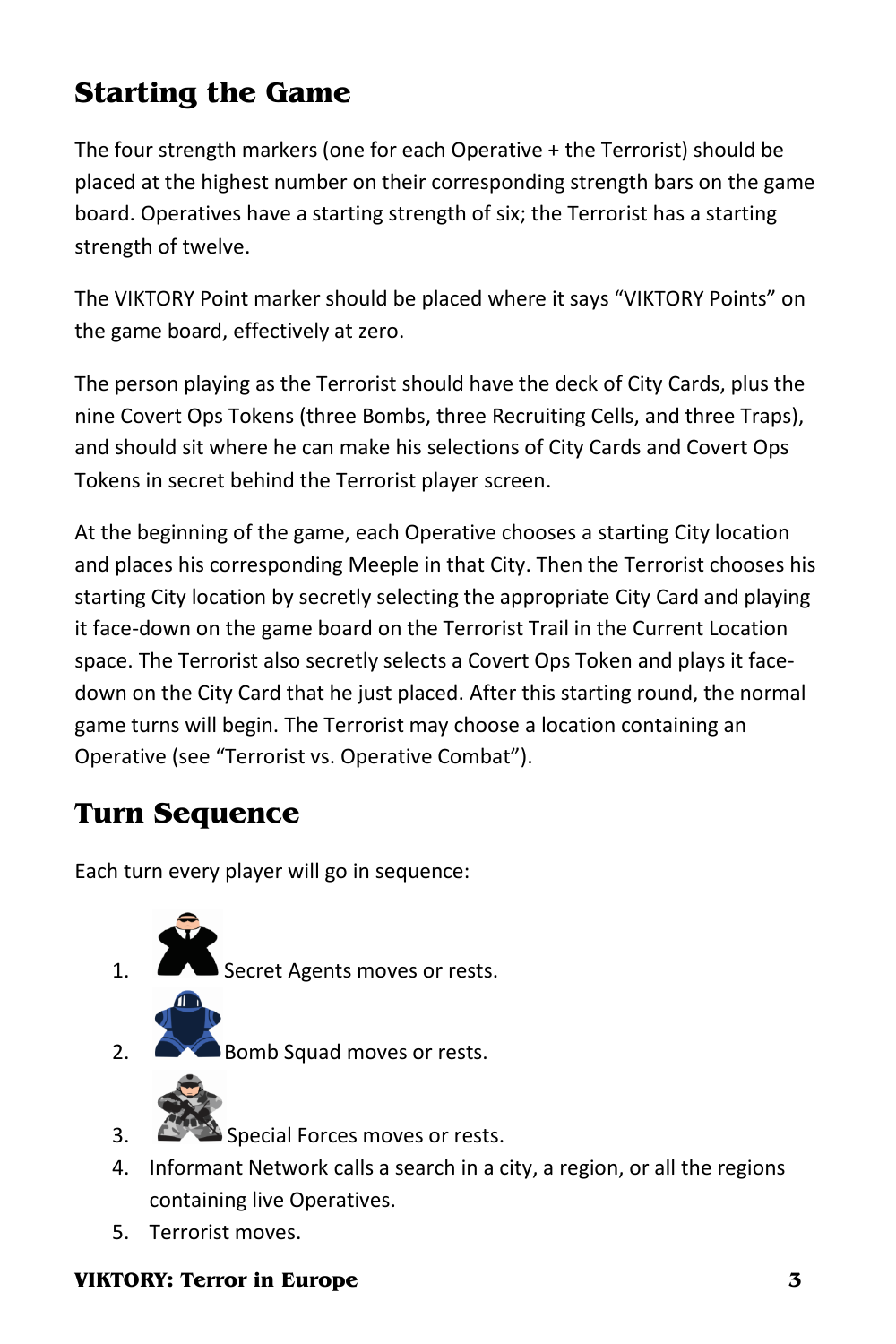# **Operatives Movement**

On his turn, Special Forces may move his Meeple to an adjacent City via connecting Road or shared Sea Zone, to a City that is two Cities away along a Railroad, or from any Airport on the map to any other Airport.

For example, Special Forces may move from ROME to twenty other Cities.

By Road: Bari, NAPLES, Bologna By Railroad: MILAN By Sea Zone: Genoa, Ajaccio, Cagliari, Tunis, Sfax, Palermo, Catania By Airport: LONDON, PARIS, MADRID, BERLIN, OSLO, MINSK, VIENNA, BUCHAREST, ATHENS

On their turn, Secret Agents and Bomb Squad may each move their Meeple similar to Special Forces, or they can choose to go to any City that is two moves away along Roads, Railroads, or shared Sea Zones. The City reached in the first move is not checked, as Secret Agents and Bomb Squad immediately makes a second move if so desired and only checks the City in which he stops.

*Note that Secret Agents and Bomb Squad cannot combine different types of movement as part of their "double move". Both movement steps must be using the same movement type. For example, they cannot move by Sea Zone and then go inland along a Road on the same move. If the first movement step is by Sea Zone, then the second movement step must be by Sea Zone.*

For example, Secret Agents and Bomb Squad may move from ROME to thirtytwo other Cities.

By Road: Bari, NAPLES, Bologna, Venice By Railroad: MILAN, LYON, Limoges, MUNICH, VIENNA, PRAGUE By Sea Zone: Genoa, Ajaccio, Cagliari, Tunis, Sfax, Palermo, Catania, Tirana, ATHENS, Heraklion, ALGIERS, Annaba, Palma, BARCELONA, MARSEILLE By Airport: LONDON, PARIS, MADRID, BERLIN, OSLO, MINSK, BUCHAREST

*Note that some of these Cities may be reached by multiple paths. For example, ATHENS can be reached by Airport or by a two move sequence that goes from ROME, skips Catania, and ends in ATHENS.*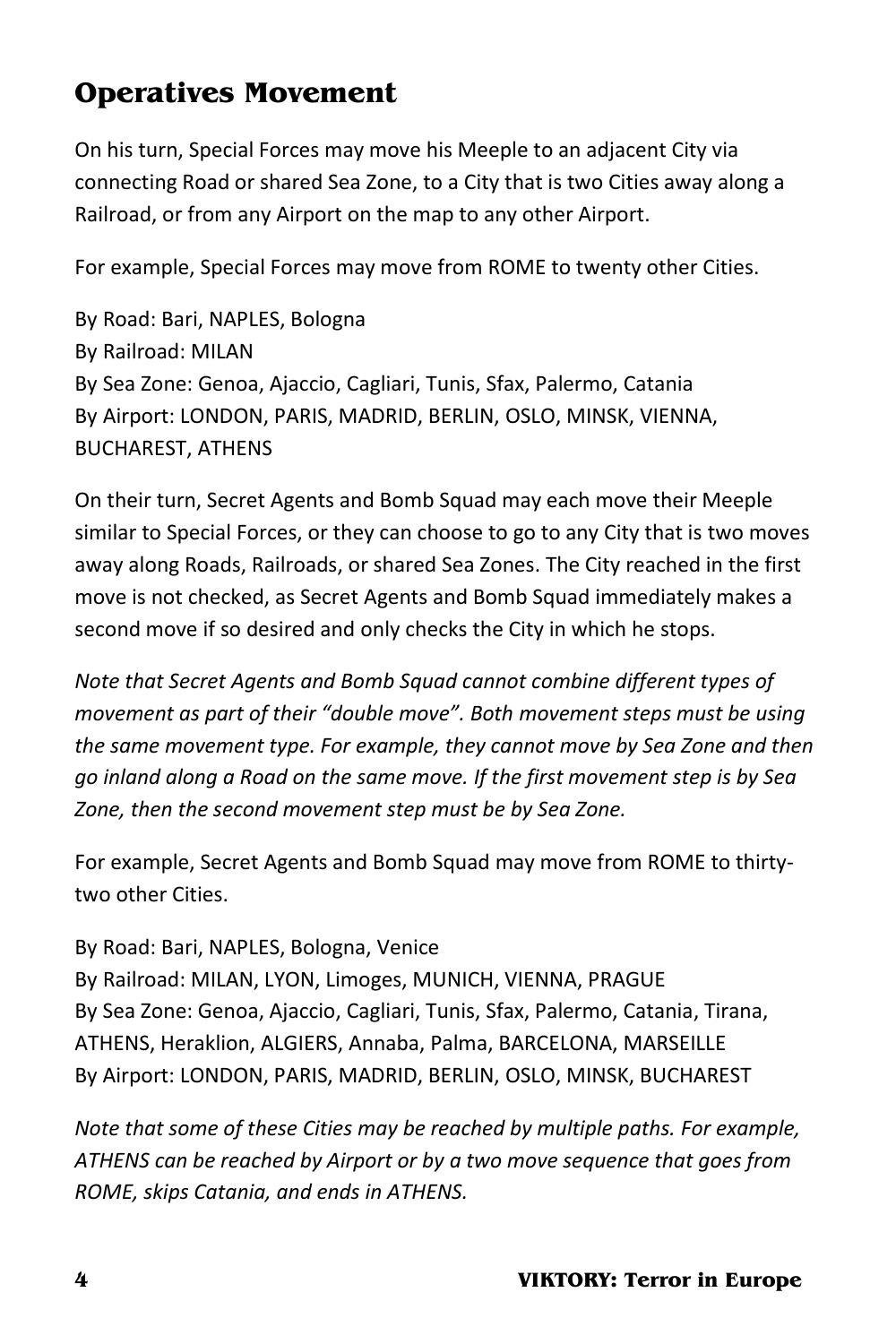# **Operatives Resting**

On his turn, an Operative may choose not to move his Meeple, but may rest by leaving it in its current City. Resting immediately restores an Operative to full Strength (i.e., his Strength immediately goes to six on his Strength Bar).

If an Operative is dead at the start of the Operative's turn AND the Terrorist is not currently in the Operative's City, then he must rest and immediately is restored to full strength and may move as normal on his next turn. If the Terrorist is in the Operative's City (e.g. the Terrorist just attacked and killed the Operative), then the Operative skips his turn and must rest on his next turn when the Terrorist will have left.

# **Informant Network Search**

After the three Operatives have all moved or rested, the player playing as the Informant Network may make ONE of three potential calls:

- call a City's name If the City called is anywhere in the Terrorist's Trail, then the City Card is revealed and turned over. The Covert Ops Token on that City Card is not revealed at this time.
- call a Region If the Region called contains the City that is the Current Location, then the Terrorist must answer "Yes". Otherwise, the Terrorist must answer "No".
- call ALL the Regions currently occupied by live Operatives If the Terrorist is currently in a City that is in any of the living Operatives' current regions, then the Terrorist must answer "Yes". Otherwise, the Terrorist must answer "No". *Note that a dead Operative is not considered to occupy any region.*

*Note that North Africa and Turkey (dark green regions) are off limits to Informant Network Searches. The Operatives may not call any City's name in those regions and may not call those regions as part of their call. If the Terrorist and a live Operative are in the dark green regions and "ALL the Regions" is called, then the Terrorist must answer "No".*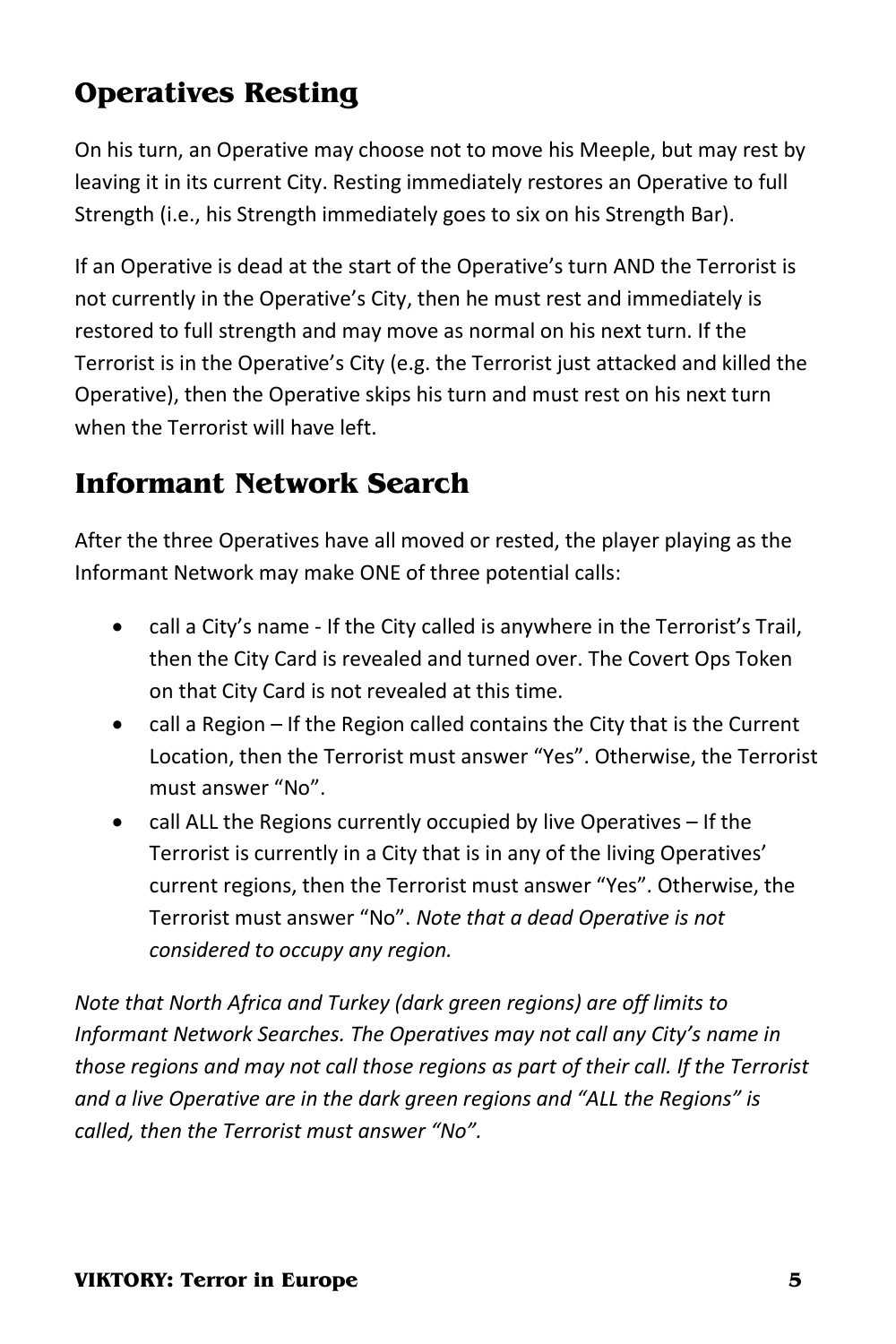# **Terrorist Movement**

On his turn, the Terrorist must move to an adjacent City via connecting Road or shared Sea Zone, to a City that is two Cities away along a Railroad, or from any Airport on the map to any other Airport.

For example, the Terrorist may move from ROME to twenty other Cities.

By Road: Bari, NAPLES, Bologna By Highway: MILAN By Sea Zone: Genoa, Ajaccio, Cagliari, Tunis, Sfax, Palermo, Catania By Airport<sup>1</sup>: LONDON, PARIS, MADRID, BERLIN, OSLO, MINSK, VIENNA, BUCHAREST, ATHENS

Each turn the Terrorist advances all the City Cards in the Terrorist Trail by moving them each one space to the right. If a City Card was already in the third location in the Terrorist Trail or the Oldest Location, then that City Card is revealed to the Operatives (and then is immediately returned to the Terrorist's City Card Deck) and the Covert Ops Token (if one remains) is revealed and immediately returned to the Terrorist's Covert Ops Token Reserve<sup>2</sup>. The City Card and Covert Ops Token must both be revealed at this point, even if it does not benefit the Terrorist (e.g. a Trap that is never discovered or a Recruiting Cell when the Terrorist is already at full strength).

If the Covert Ops Token is a Bomb, then the Terrorist is awarded the appropriate amount of VIKTORY Points (see "VIKTORY Points from Bombs"). If the Covert Ops Token is a Recruiting Cell, then the Terrorist is awarded the appropriate amount of additional Strength to his Strength Bar (see "Recruiting Cell Strength"). If the Covert Ops Token is a Trap, then nothing occurs.

Once the older City Cards have all been advanced and the Oldest Location City Card (if there was one) is returned to the Terrorist's City Card Deck, the Terrorist plays another City Card face-down in the Current Location on the Terrorist Trail. With the City Card, the Terrorist plays a Covert Ops Token (either a Bomb, a Recruiting Cell, or a Trap) face-down on top of it.

If the Terrorist moves into a City that contains a live Operative, then the City Card is played face-up without a Covert Ops Token and Combat begins (see "Terrorist vs. Operative Combat").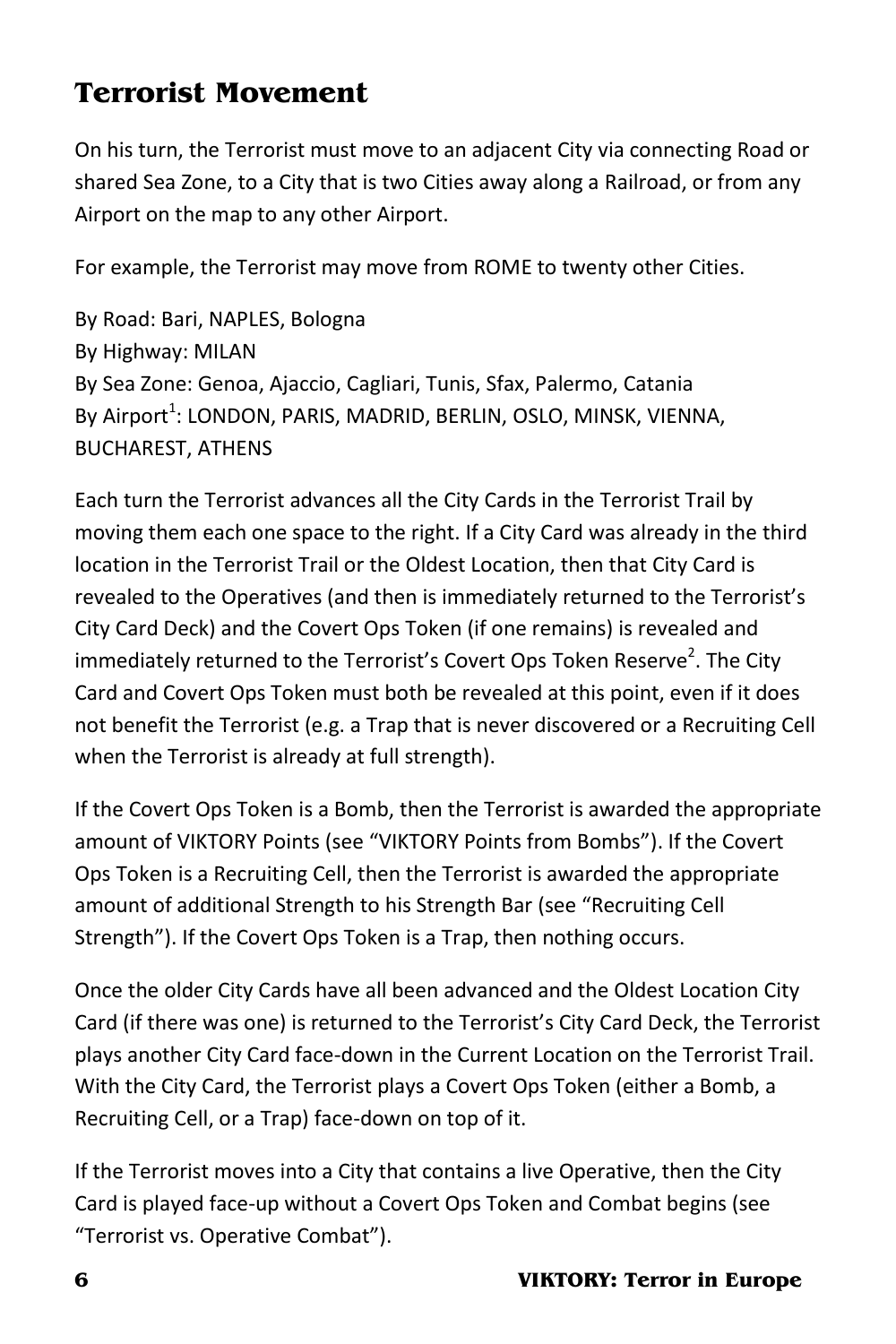If the Terrorist moves into a City that contains a dead Operative, then the City Card and Covert Ops Token are played face-down as usual. If another Operative subsequently moves into the City, then the City Card and the corresponding Covert Ops Token in that City is revealed (i.e., turned over by the Terrorist). If another Operative does not enter the City and the dead Operative attempts to be restored (see "Operatives Resting"), then the Terrorist must reveal his current location's City Card, but not the Covert Ops Token. The dead Operative may not be restored until the Terrorist has left the City. If the Covert Ops Token is still unrevealed when the dead Operative is restored on the following turn, the Covert Ops Token would be revealed by the restored Operative, who must then attempt to defeat it.

<sup>1</sup>If the Terrorist flies to another Airport, he is spotted by security and must play *the City Card face-up, but the Covert Ops Token is played face-down as normal.*

*2 This allows a City Card which has just come off the Terrorist Trail to be immediately played again, allowing a Terrorist to immediately return to a City that he had gone to three turns prior. This also allows a Bomb, Recruiting Cell, or Trap to be immediately replayed.*

| <b>Bomb</b>                                     | <b>Recruiting Cell</b>                               | <b>Trap</b>                                  |
|-------------------------------------------------|------------------------------------------------------|----------------------------------------------|
| <b>Terrorist Gains</b><br><b>VIKTORY Points</b> | <b>Terrorist Gains</b><br><b>Additional Strength</b> | <b>Weakens or Kills</b><br><b>Operatives</b> |

### **Covert Ops Tokens**

The Terrorist has nine Covert Ops Tokens. At most there can only be three Covert Ops Tokens in play at one time (corresponding to the three City Card locations in the Terrorist Trail). This allows a Terrorist to continually play any type of Covert Ops Token if he so desires.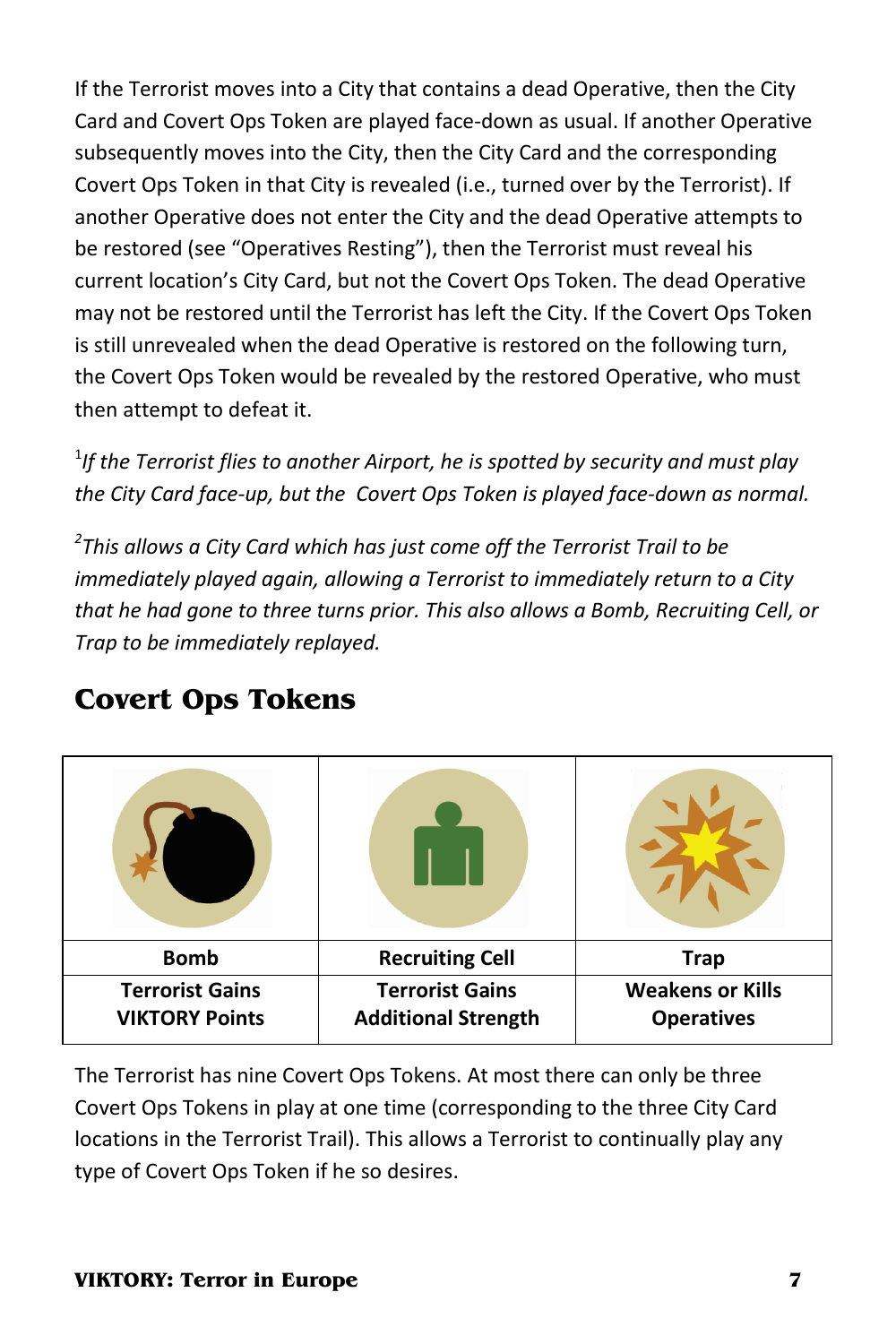# **Defeating Covert Ops Tokens**

In addition to killing the Terrorist, the Operatives must also try to keep Bombs from going off in Cities.

Whenever an Operative moves into a City that is on the Terrorist Trail, the City Card and the corresponding Covert Ops Token in that City is revealed (i.e., turned over by the Terrorist) if they weren't already revealed.

To defeat the Covert Ops Token, the Operatives roll a die (or dice, depending on the Covert Ops Token and the Operative). Regardless of the outcome of the roll, the Covert Ops Token is removed afterwards.

- Secret Agents rolls two dice against Traps\* and one die against Bombs and Recruiting Cells
- Bomb Squad rolls two dice against Bombs\* and one die against Traps and Recruiting Cells
- Special Forces rolls two dice against Recruiting Cells\* and one die against Traps and Bombs

*\*Operatives rolling two dice get to pick which die they want to use to determine the result.*



**Traps** – The Operative loses as much Strength as their die roll. With a maximum strength of six, an Operative will die if he rolls a "6" against a Trap, giving the Terrorist a VIKTORY Point.

**Bombs** – The Operative defuses the Bomb on a roll of 1-3. On a roll of "4" or "5", the Bomb goes off and the Terrorist is immediately awarded the appropriate amount of VIKTORY Points. On a roll of "6", the Bomb goes off and the Terrorist is immediately awarded the appropriate amount of VIKTORY Points AND the Operative dies (represented by moving the Operative's strength marker off his Strength Bar and giving the Terrorist another VIKTORY Point).

**Recruiting Cells** – The Operative destroys the Recruiting Cell on a roll of 1-3. On a roll of "4" or "5", the Recruiting Cell is activated and the Terrorist is immediately awarded the appropriate amount of strength to his Strength Bar (up to a maximum of twelve). On a roll of "6", the Recruiting Cell is activated and the Terrorist is immediately awarded the appropriate amount of strength to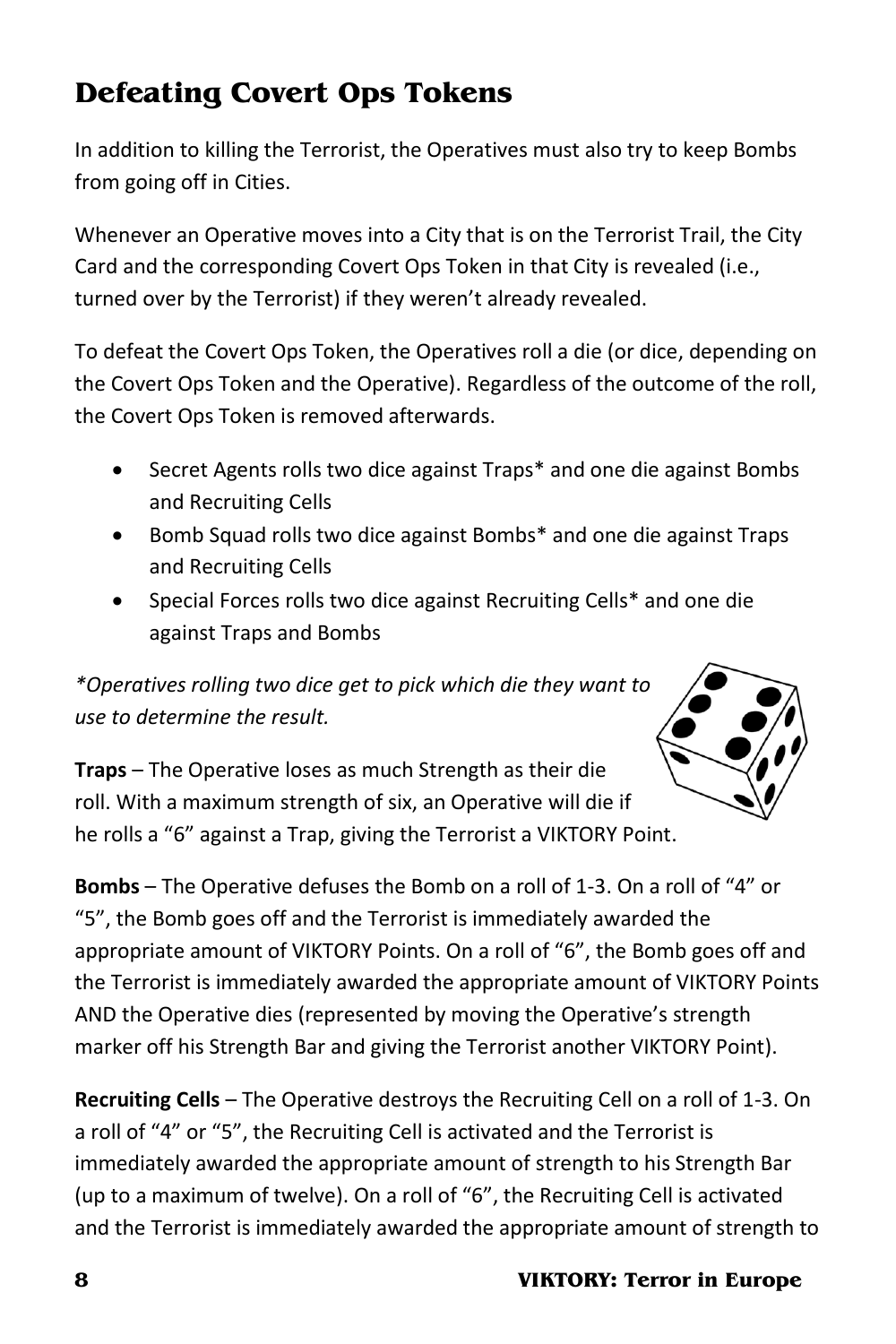his Strength Bar AND the Operative is killed (represented by moving the Operative's strength marker off his Strength Bar and giving the Terrorist another VIKTORY Point).

# **VIKTORY Points from Bombs**

Most of a Terrorist's VIKTORY Points will usually come from Bombs exploding. Bombs can explode when a City Card comes off the Terrorist Trail or when an Operative rolls a "4," "5," or "6" in attempting to defuse them.

Bombs yield different amounts of VIKTORY Points to the Terrorist depending on the City in which they explode.

- Bombs exploding in a Small City yield 1 VIKTORY Point to the Terrorist
- Bombs exploding in a Large City yield 2 VIKTORY Points to the Terrorist
- Bombs exploding in a Capital City or Airport yield 3 VIKTORY Points to the Terrorist

*Note that Bombs may not be placed in North Africa or Turkey (dark green regions). Only Traps or Recruiting Cells can be placed in Cities in North Africa or Turkey.*

# **Recruiting Cell Strength**

Recruiting Cells yield different amounts of Strength to the Terrorist depending on the City in which they are activated.

- Recruiting Cells activated in a Small City add 2 to a Terrorist's Strength\*
- Recruiting Cells activated in a Large City add 4 to a Terrorist's Strength\*
- Recruiting Cells activated in a Capital City or Airport add 6 to a Terrorist's Strength

*\*Recruiting Cells activated in North Africa or Turkey (dark green regions) have a double yield. For example, a Recruiting Cell activated in ANKARA would add 8 to a Terrorist's Strength, instead of the usual 4 for being a Large City.*

*Note that the Terrorist has a maximum strength of12. For example, a Recruiting Cell activated when the Terrorist has a current strength of 11 only adds 1 to his strength. Additional strength beyond 12 cannot be saved.*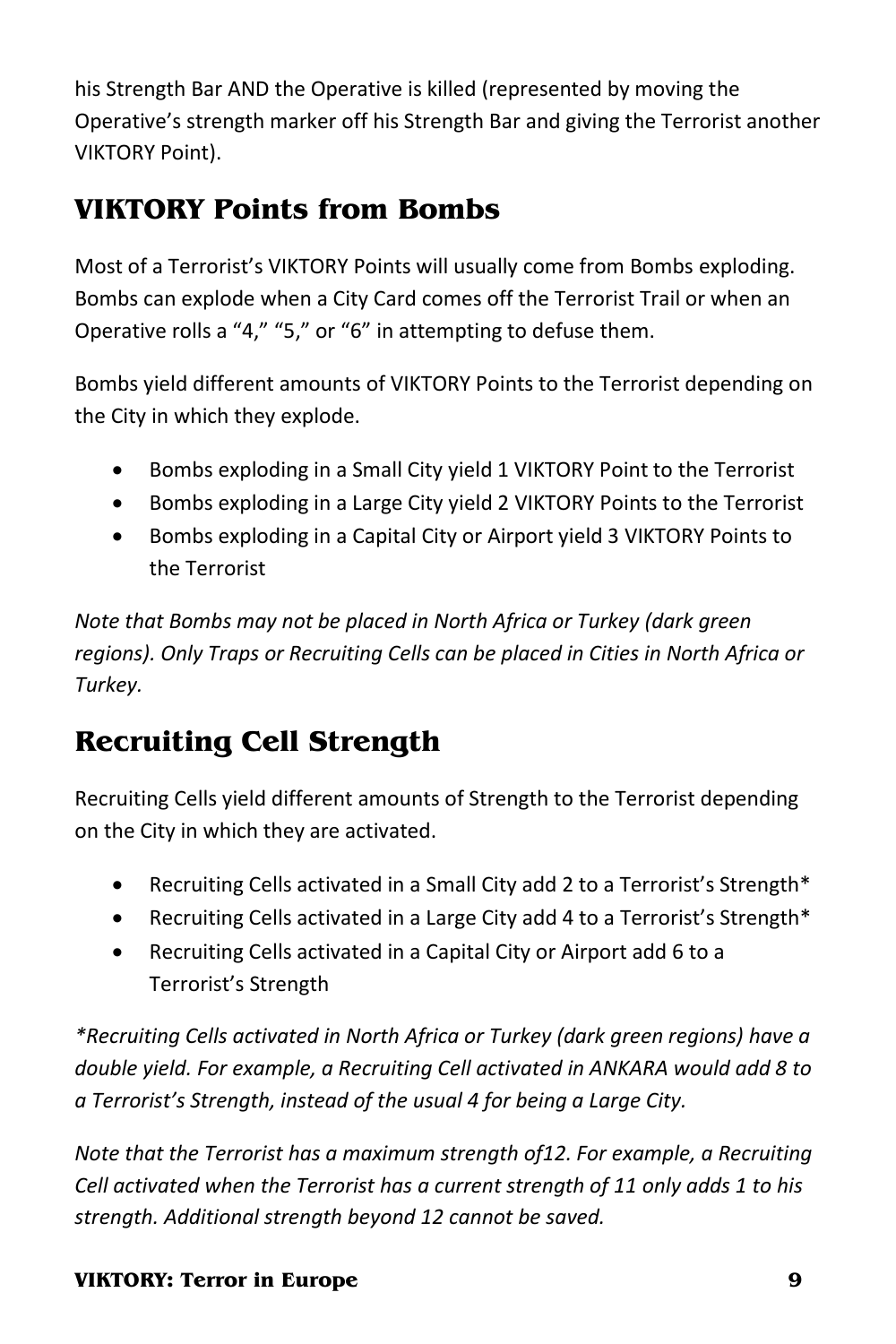# **VIKTORY Points from Killing Operatives**

- 1 VIKTORY Point is awarded whenever an Operative is killed by a Trap, Bomb, or Recruiting Cell.
- 3 VIKTORY Points are awarded whenever an Operative is killed in Combat.

### **Operative vs. Terrorist Combat**

When an Operative moves into the same City as the Terrorist, the Operative must first attempt to defeat the Covert Ops Token. After the Covert Ops Token is either defeated or activated, then Combat begins.

During each round of Combat, the Operative rolls one die and the Terrorist rolls one die.

After adding Combat Modifiers (see "Combat Modifiers to Die Rolls"), the difference between the Operative's modified die roll and the Terrorist's modified die roll is the amount of damage inflicted, or strength lost by the lower rolling Player. If the Operative's modified die roll is the same as the Terrorist's die roll, then there is a Combat Break.

Combat continues until one Player is killed or there is a Combat Break.

If the Operative is killed, then the Operative's Meeple is laid on his side in the current City. On that Operative's next turn, he will come back to full strength and can be restored to an upright position on the game board. In addition, the Terrorist is awarded 3 VIKTORY Points.

If the Terrorist is killed, then the game is over.

If there is a Combat Break, then both Players remain in their current City and game play continues with the turn of the next Player, either another Operative or the Terrorist.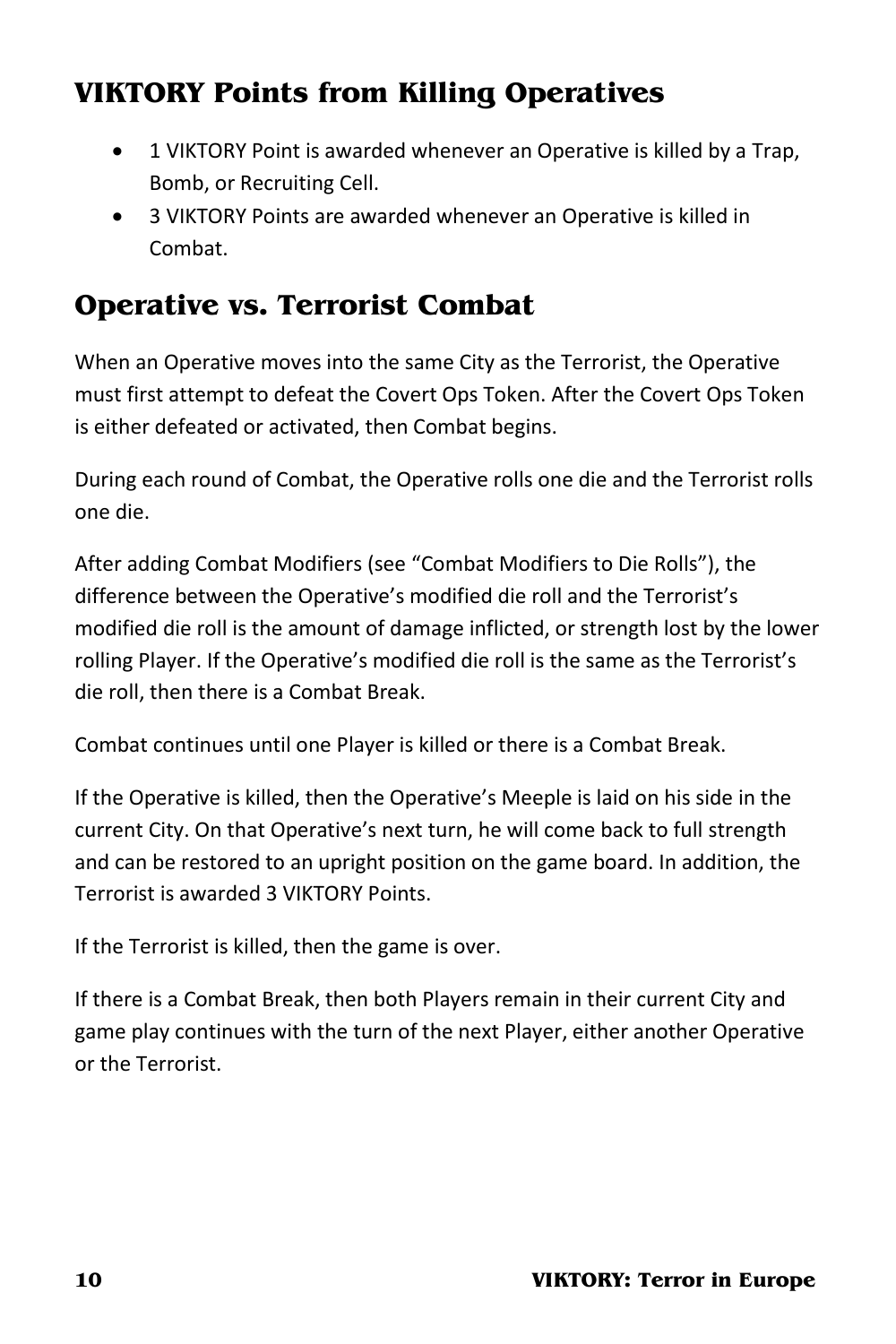# **Terrorist vs. Operative Combat**

When the Terrorist moves into the same City as an Operative, the City Card is played face-up without a Covert Ops Token and Combat is initiated.

During each round of Combat, the Terrorist rolls one die and the Operative rolls one die.

After adding Combat Modifiers, the difference between the Terrorist's modified die roll and the Operative's modified die roll is the amount of damage inflicted, or strength lost by the lower rolling Player. If the Terrorist's modified die roll is the same as the Operative's modified die roll, then there is a Combat Break.

Combat continues until one Player is killed or there is a Combat Break.

If the Operative is killed, then the Operative's Meeple is laid on his side in the current City. On that Operative's next turn, he will be unable to be restored as the Terrorist is still in the same City. On the turn after, once the Terrorist has gone, he will come back to full strength and can be restored to an upright position on the game board. In addition, the Terrorist is awarded 3 VIKTORY Points.

If the Terrorist is killed, then the game is over.

If there is a Combat Break, then the Terrorist immediately must make another move, advancing his Terrorist Trail (which may activate a Bomb or Recruiting Cell), and put down another City Card with a corresponding Covert Ops Token (if an Operative is not present). If the new City location contains an Operative, then another Combat is immediately initiated. If another Combat Break occurs, then the Terrorist must move again, which could initiate another Combat, etc.

# **Group Combat**

If the Terrorist attacks a City that contains multiple Operatives, then the Terrorist must fight each Operative in succession until there is a Combat Break or until all the Operatives are killed. The Terrorist may choose which Operative he wants to attack first. If there is a Combat Break, the Terrorist must immediately make another move as normal.